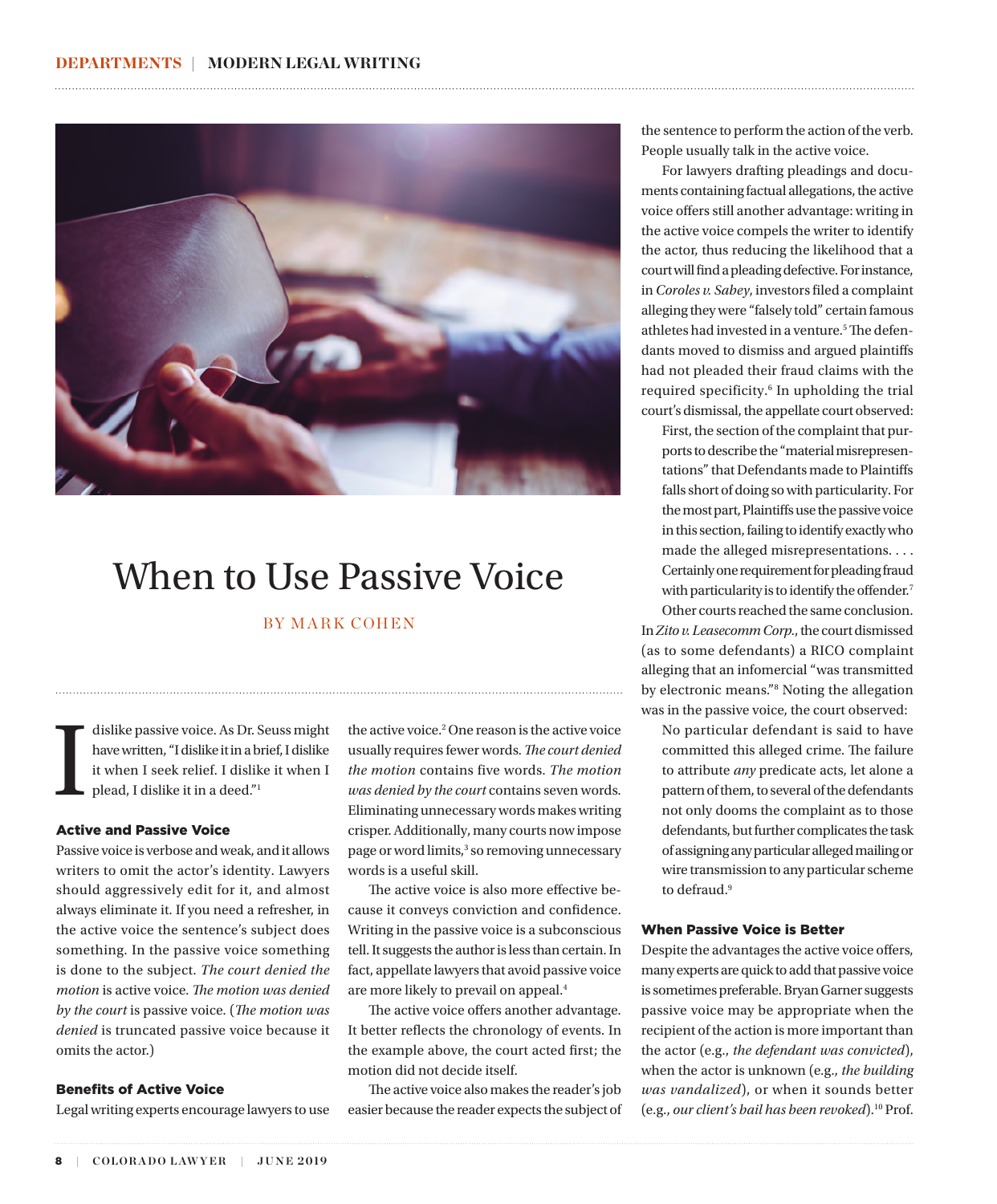The fact that the actor is unimportant or unknown is not, by itself, necessarily a good reason to use the passive voice. Instead, I ask what construction requires the fewest words.

you would have to write, *one or more people vandalized the building*, which adds words.

I assert the only other appropriate use of passive voice is to hide the blame (e.g., *mistakes were made* or *timely notice was not provided*) or de-emphasize wrongdoing (e.g., *the amount owed by the defendant was not paid by the due date*). Similarly, it may be wise to use passive voice to avoid an accusatory tone when alleging a judge made an error. For instance, in a motion for reconsideration you might write, *the hearsay evidence was admitted over plaintiff's objection*.

#### Conclusion

In legal writing, the active voice offers many advantages and is almost always preferable. There are two circumstances where the passive voice may work better: (1) when the actor is unknown, unimportant, or some other good reason exists, *and* passive voice requires fewer words; and (2) when you wish to hide blame or de-emphasize wrongdoing.



**Mark Cohen** has practiced law for 35 years. He earned his law degree at the University of Colorado and an LLM at the University of Arkansas, where he also taught legal writing.

His practice emphasizes business and real estate litigation, and corporate veil issues. He also enjoys helping lawyers and organizations improve legal documents by translating them from legalese into plain English—mark@cohenslaw.com.

#### NOTES

Cooney suggests using the passive voice when the actor is irrelevant (e.g., *Mr. Smith was served*  on March 12, 2004).<sup>11</sup>

I offer a refinement. The fact that the actor is unimportant or unknown is not, by itself, necessarily a good reason to use the passive voice. Instead, I ask what construction requires the fewest words. You could write, *the court convicted the defendant*, but that adds an extra word. You could write, *someone vandalized the building*, but that assumes only one vandal, so

1. The author analyzed *Green Eggs and Ham*  and found not a single passive voice sentence. 2. *See, e.g.*, Wydick, *Plain English for Lawyers*  (5th ed. Carolina Academic Press 2005); Garner, *Legal Writing in Plain English* (2d ed. University of Chicago Press 2013).

3. *See, e.g.*, CRCP 121, § 1-15(1), which imposes a 15-page limit for most motions, and C.A.R. 28, which imposes word limits on briefs.

4. *Campbell*, "Writing that Wins: An Empirical Study of Appellate Briefs," 46 *Colo. Law.* 85 (Mar. 2017).

5. *Coroles v. Sabey*, 79 P.3d 974, 981 (Utah App. 2003).

6. Rule 9(c) of the Utah Rules of Civil Procedure requires that a party "state with particularity the circumstances constituting fraud or mistake." That language is identical the requirement in FRCP 9(b).

7. *Coroles*, 79 P.3d at 981.

8. *Zito v. Leasecomm Corp.*, No. 02 Civ. 8074 (GEL), 2003 WL 22251352 at \*10 (S.D.N.Y. Sept. 30, 2003).

9. *Id.* at 10 (emphasis in original).

10. Garner, *Garner on Language and Writing* 53 (American Bar Association 2009).

11. Cooney, "Stay Active (Part 2)," *Mich. Bar J.* (June 2005).



Have confidence in Eide Bailly's experienced and certified professionals. We can assist with economic damage calculations, forensic accounting and fraud investigations, computer forensics and eDiscovery management.



What inspires you, inspires us. 303.586.8504 | eidebailly.com/forensics